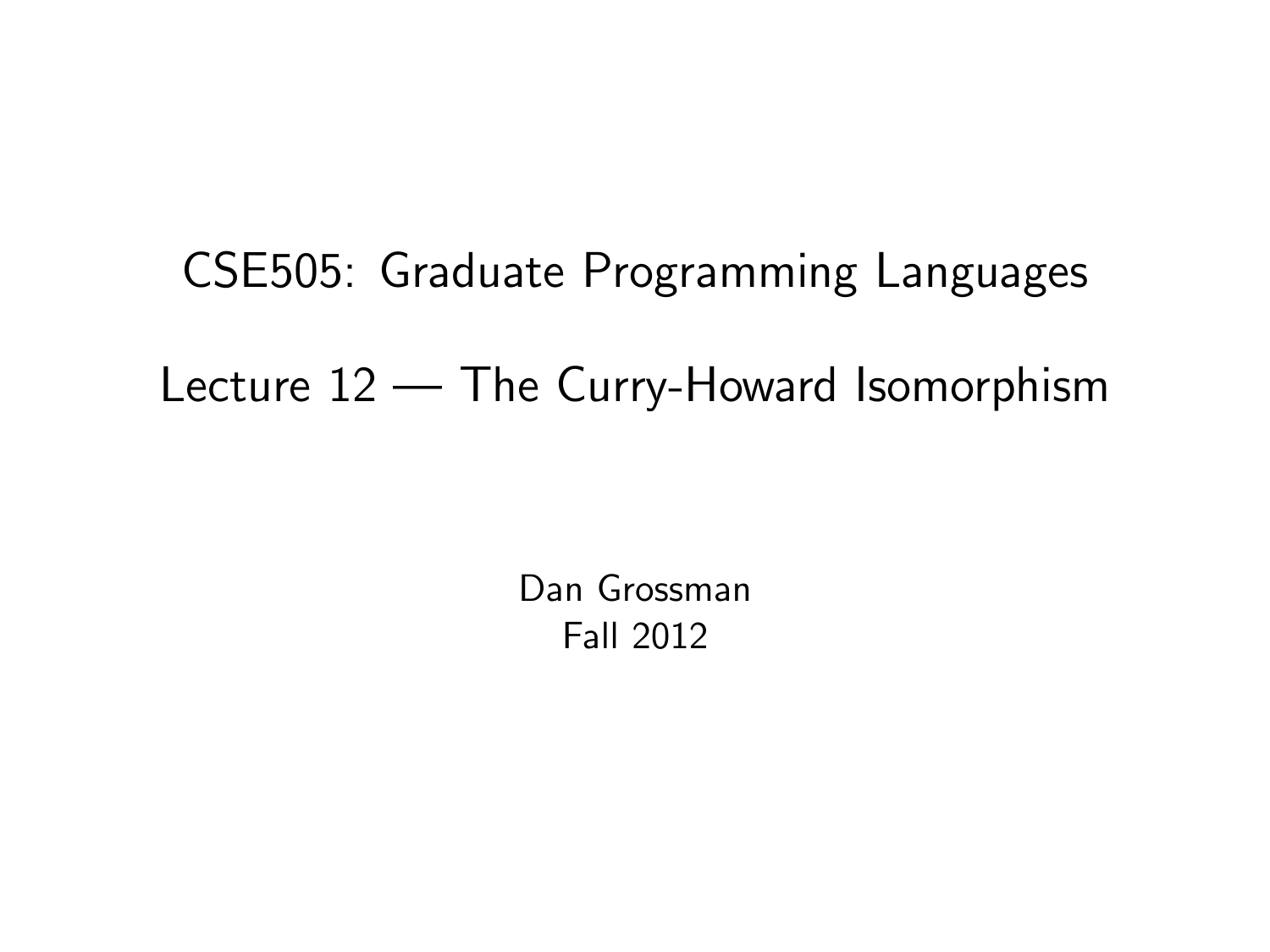# Curry-Howard Isomorphism

What we did:

- $\triangleright$  Define a programming language
- $\triangleright$  Define a type system to rule out programs we don't want

What logicians do:

- $\triangleright$  Define a logic (a way to state propositions)
	- ► Example: Propositional logic  $p ::= b | p \wedge p | p \vee p | p \rightarrow p$

 $\triangleright$  Define a proof system (a way to prove propositions)

But it turns out we did that too!

Slogans:

- $\blacktriangleright$  "Propositions are Types"
- $\blacktriangleright$  "Proofs are Programs"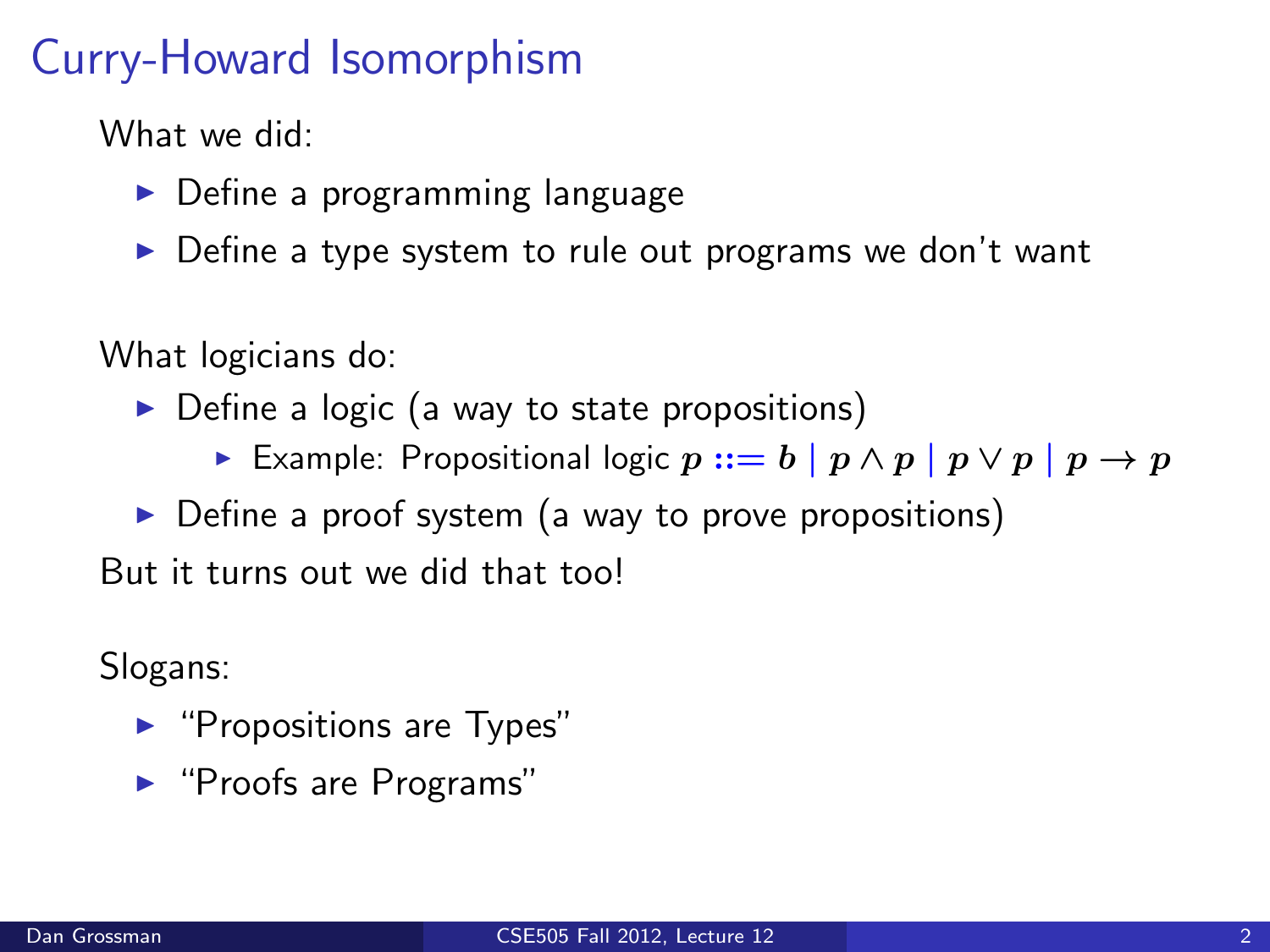# A slight variant

Let's take the explicitly typed simply-typed lambda-calculus with:

- Any number of base types  $b_1, b_2, \ldots$
- $\triangleright$  No constants (can add one or more if you want)
- $\blacktriangleright$  Pairs
- $\blacktriangleright$  Sums

$$
e ::= x | \lambda x. e | e e
$$
  
\n
$$
| (e, e) | e.1 | e.2
$$
  
\n
$$
| A(e) | B(e) |
$$
match e with Ax. e | Bx. e  
\n
$$
\tau ::= b | \tau \rightarrow \tau | \tau * \tau | \tau + \tau
$$

Even without constants, plenty of terms type-check with  $\Gamma = \cdot ...$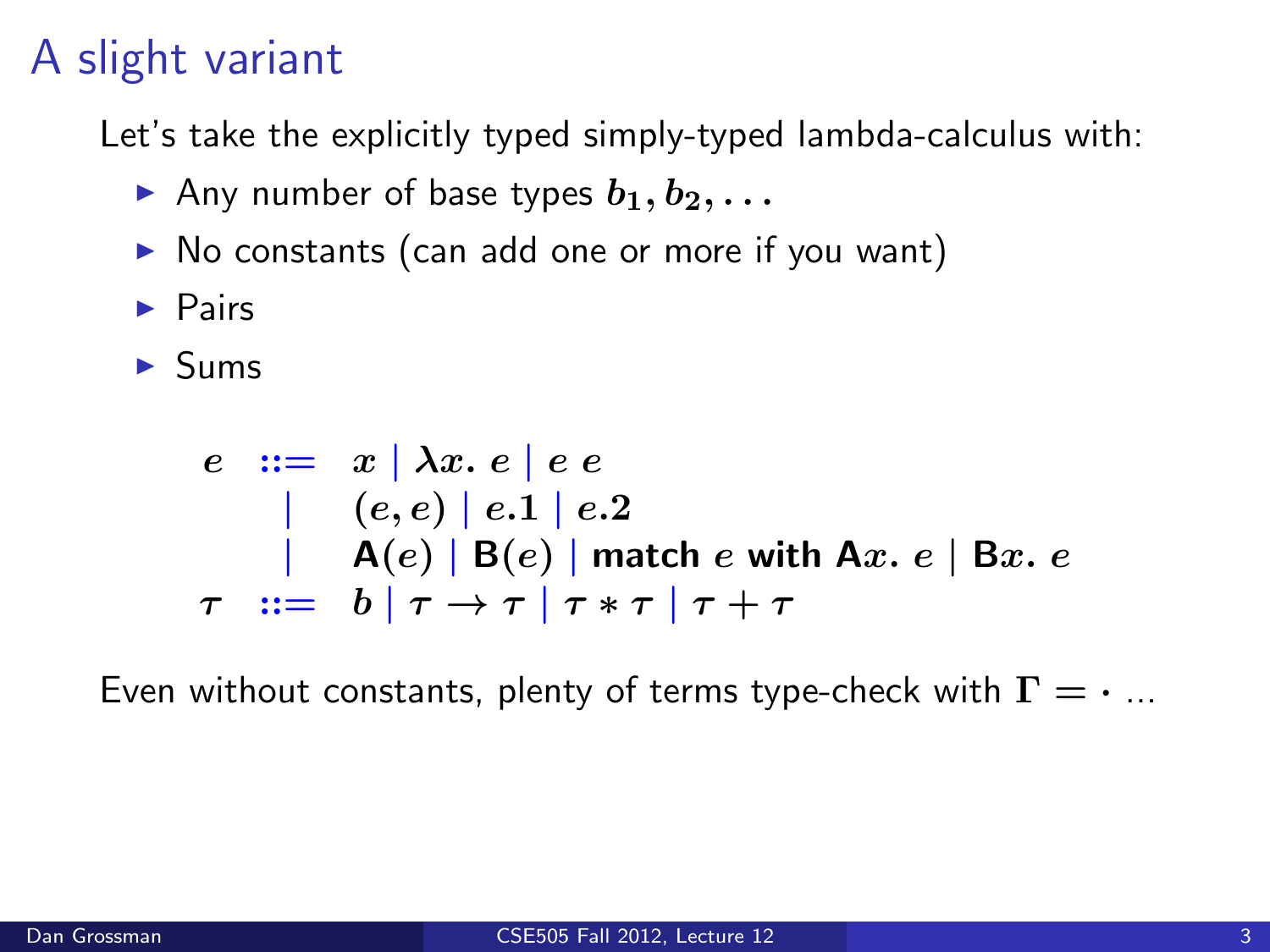#### $\lambda x : b_{17}$ . x

has type

 $b_{17} \to b_{17}$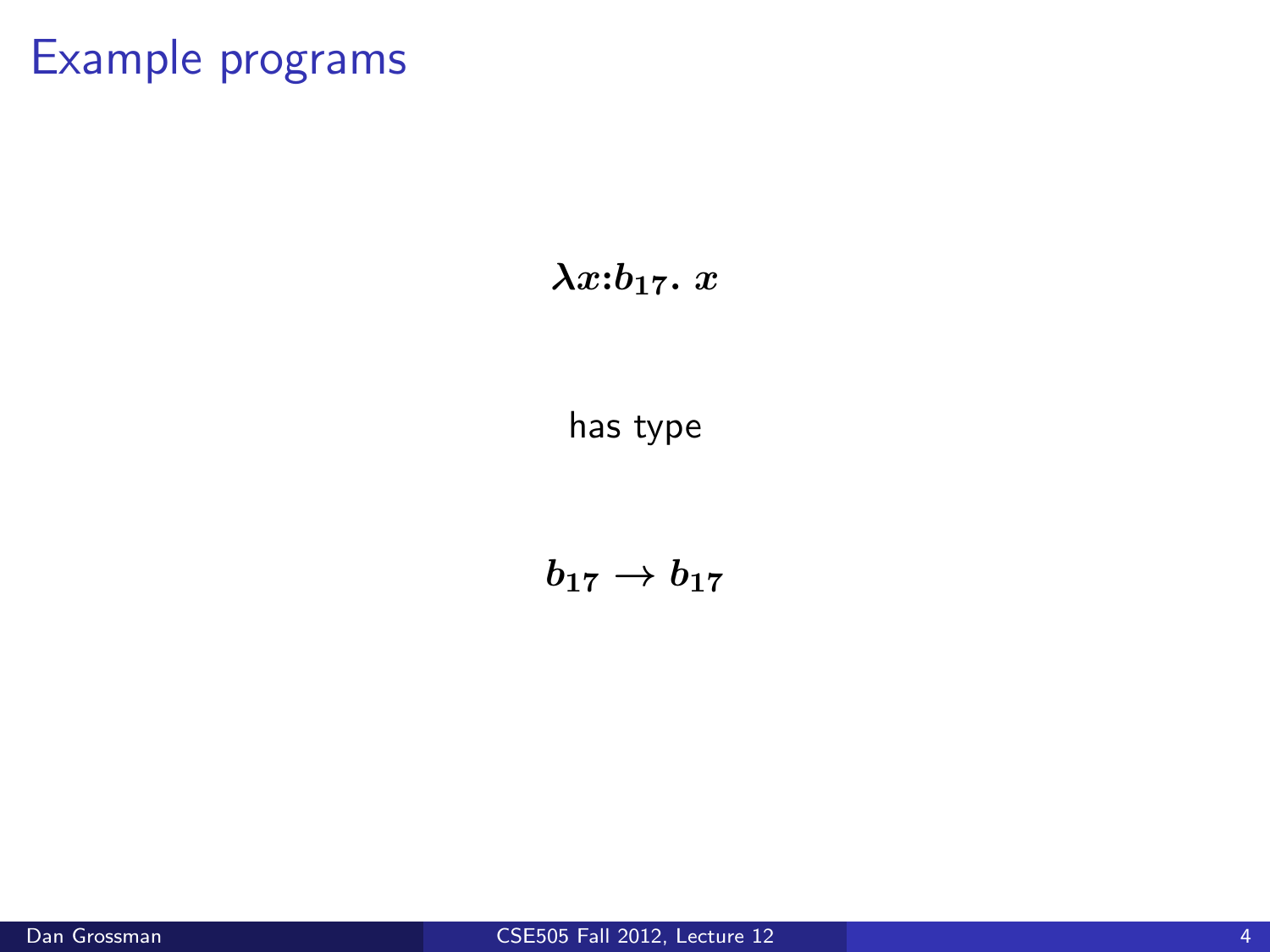#### $\lambda x:b_1. \lambda f:b_1 \rightarrow b_2. f x$

has type

#### $b_1 \rightarrow (b_1 \rightarrow b_2) \rightarrow b_2$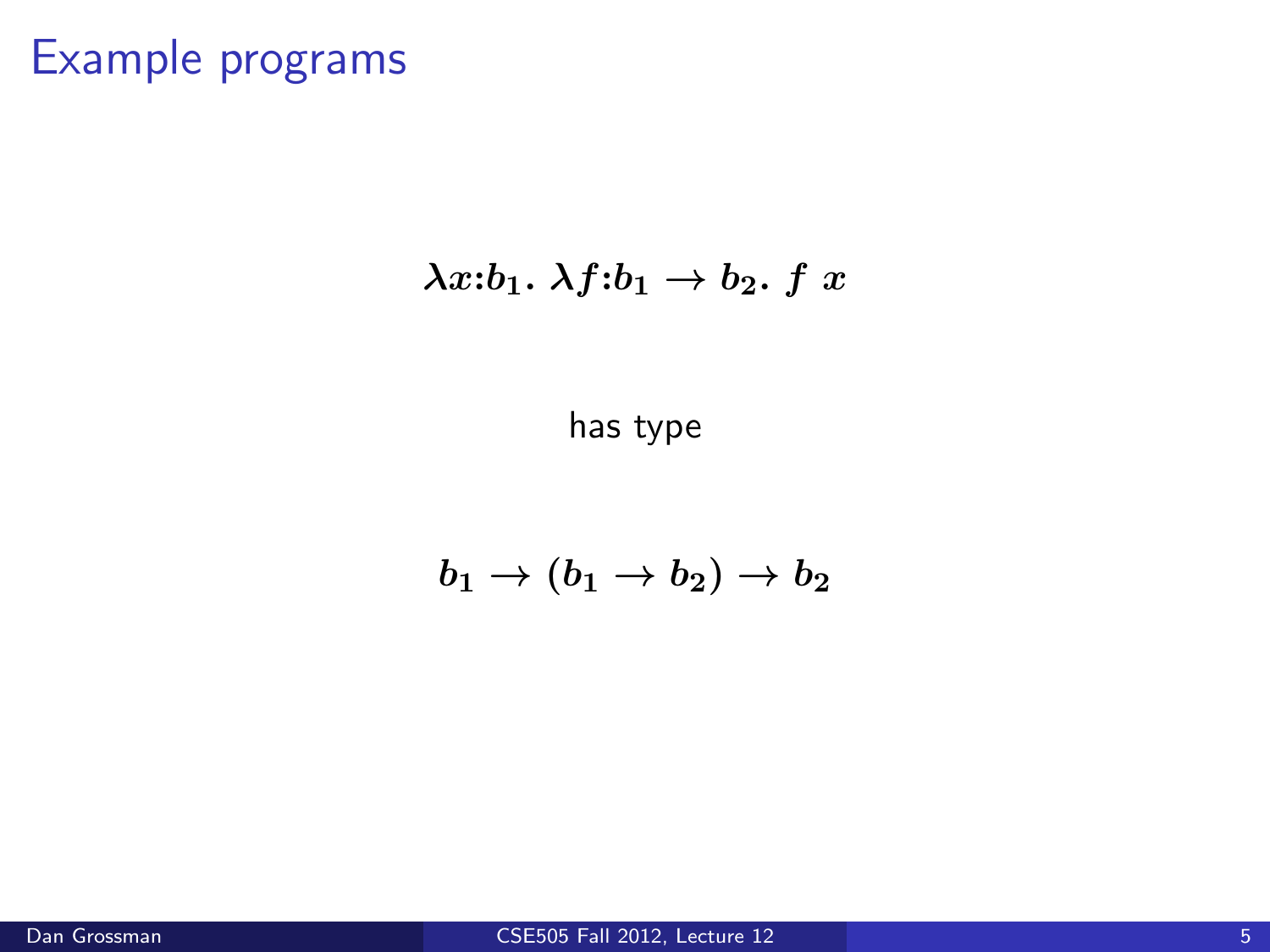#### $\lambda x:b_1 \rightarrow b_2 \rightarrow b_3$ .  $\lambda y:b_2$ .  $\lambda z:b_1$ .  $x \, z \, y$

has type

#### $(b_1 \rightarrow b_2 \rightarrow b_3) \rightarrow b_2 \rightarrow b_1 \rightarrow b_3$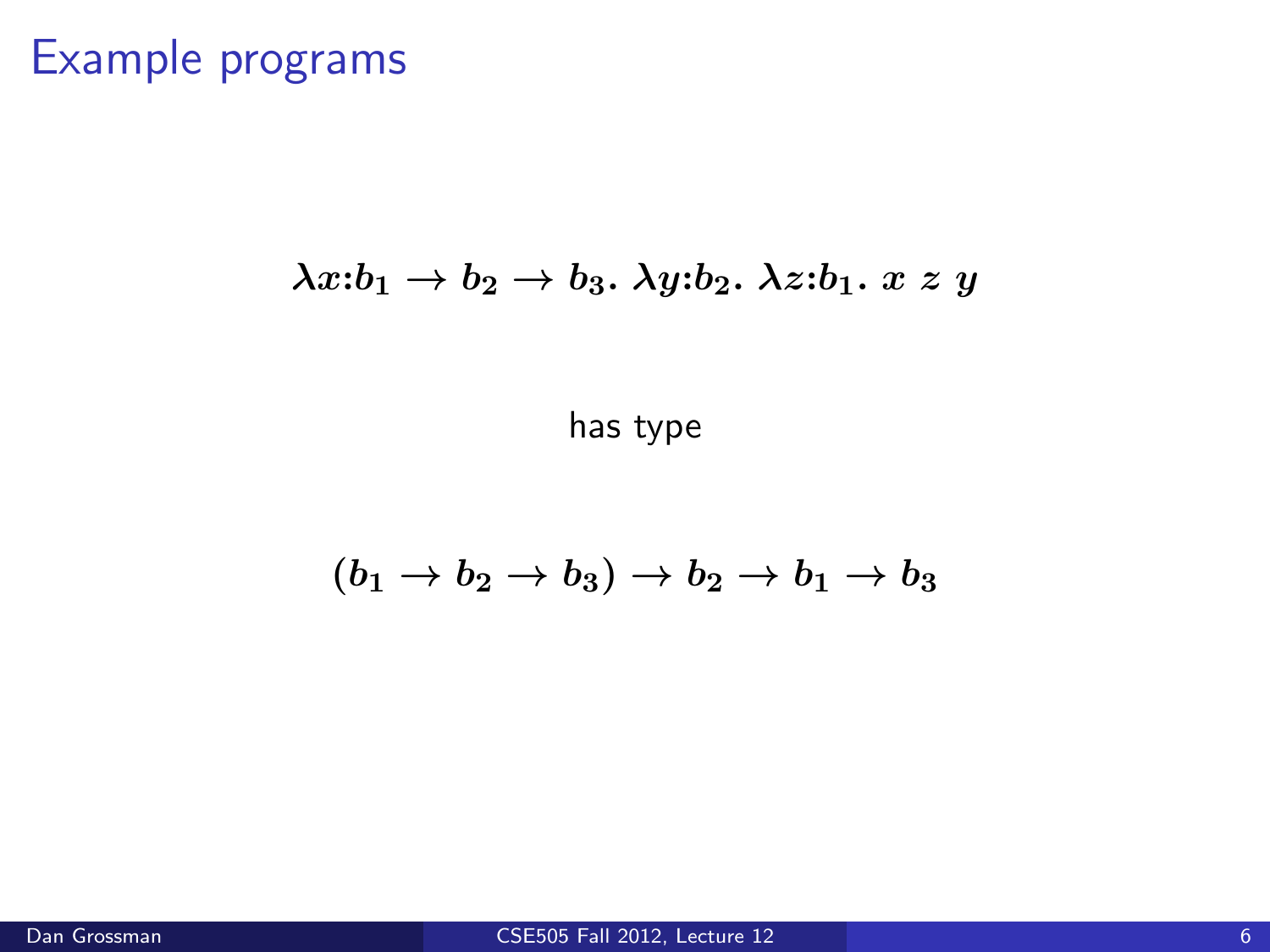### $\lambda x : b_1$ .  $(A(x), A(x))$

has type

### $b_1 \rightarrow ((b_1 + b_7) * (b_1 + b_4))$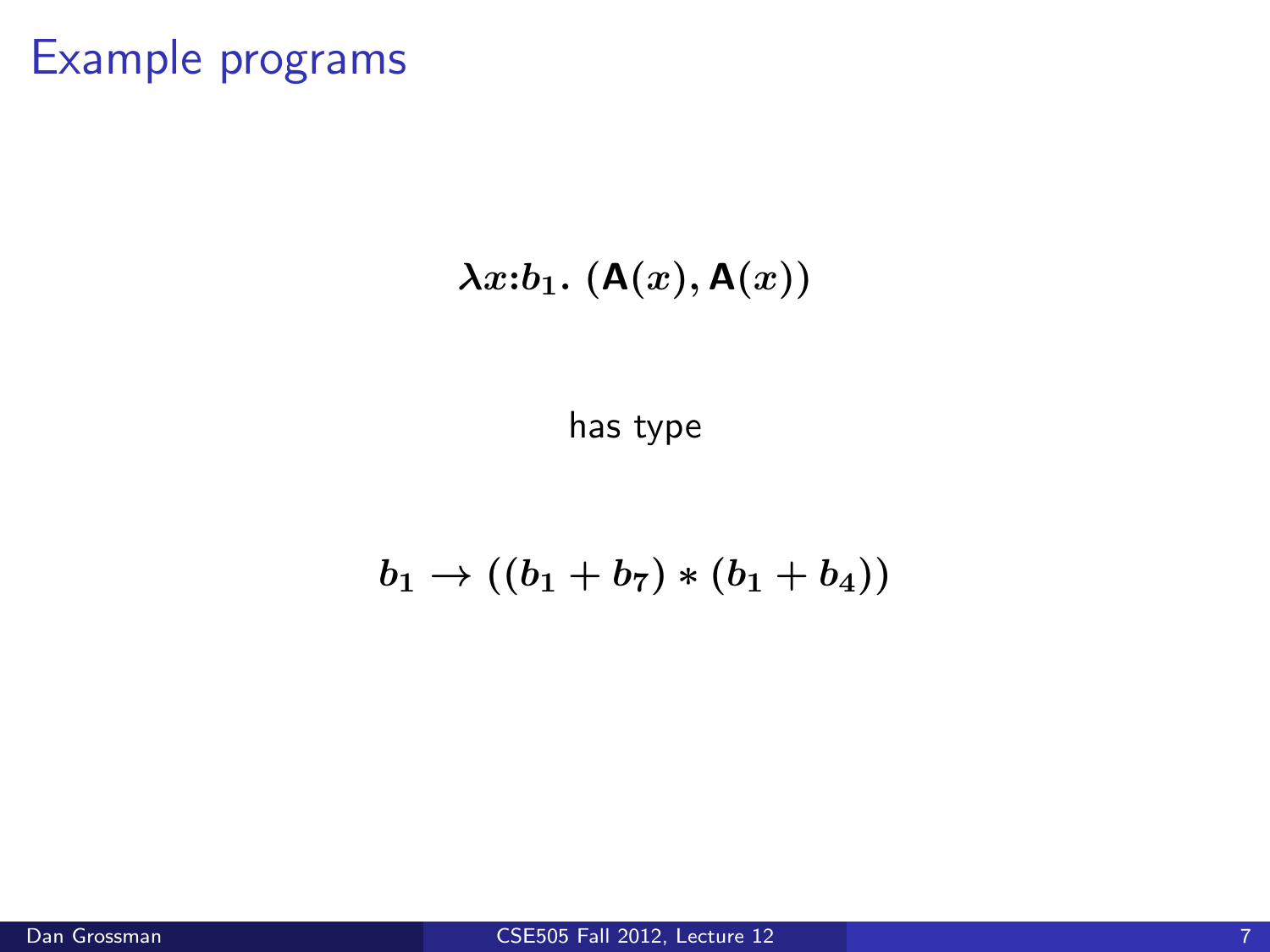$$
\lambda f : b_1 \to b_3. \ \lambda g : b_2 \to b_3. \ \lambda z : b_1 + b_2.
$$
  
(match z with Ax. f x | Bx. g x)

has type

$$
(b_1\rightarrow b_3)\rightarrow (b_2\rightarrow b_3)\rightarrow (b_1+b_2)\rightarrow b_3
$$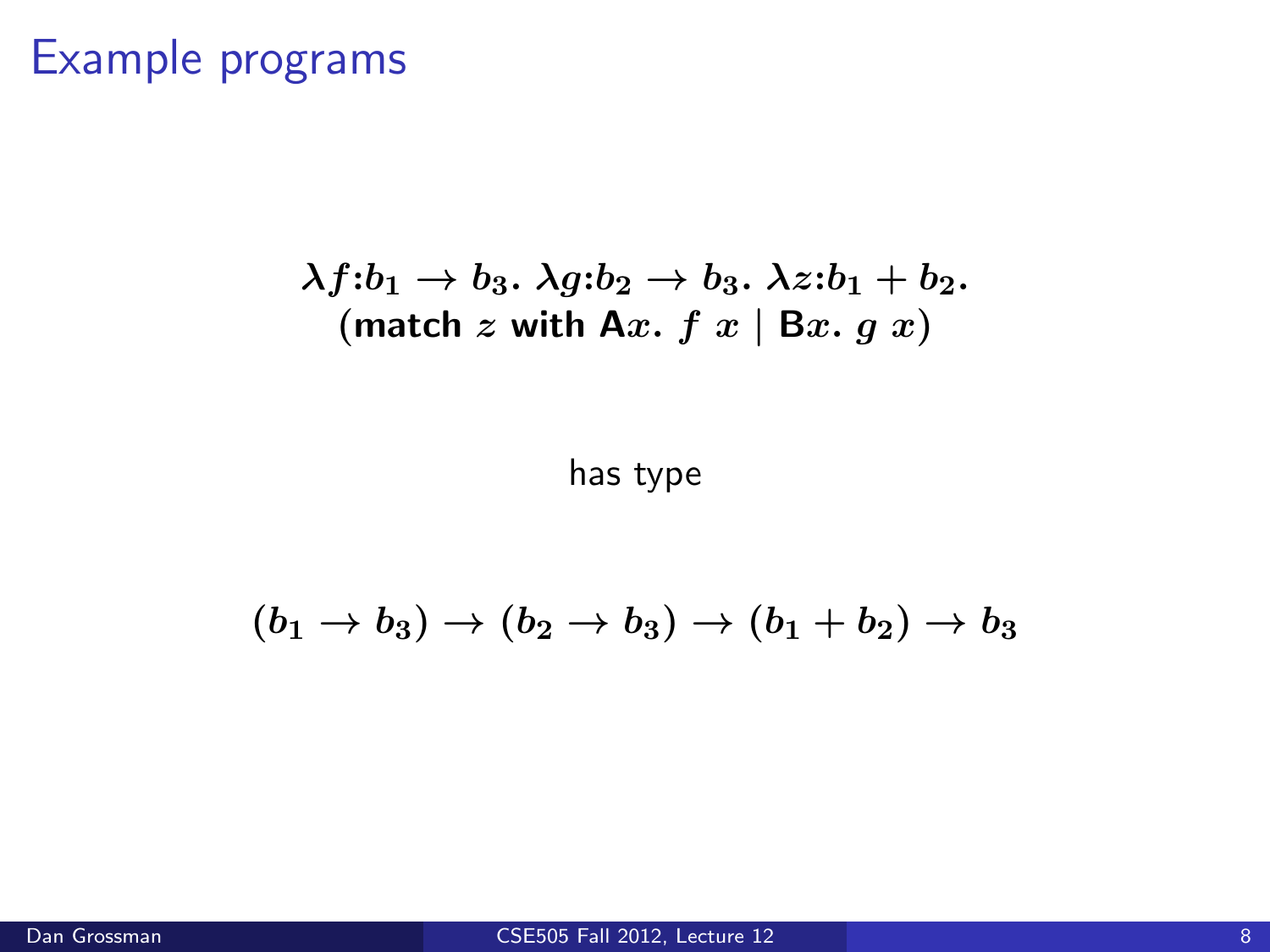### $\lambda x : b_1 * b_2$ .  $\lambda y : b_3$ .  $((y, x.1), x.2)$

has type

$$
(b_1 * b_2) \to b_3 \to ((b_3 * b_1) * b_2)
$$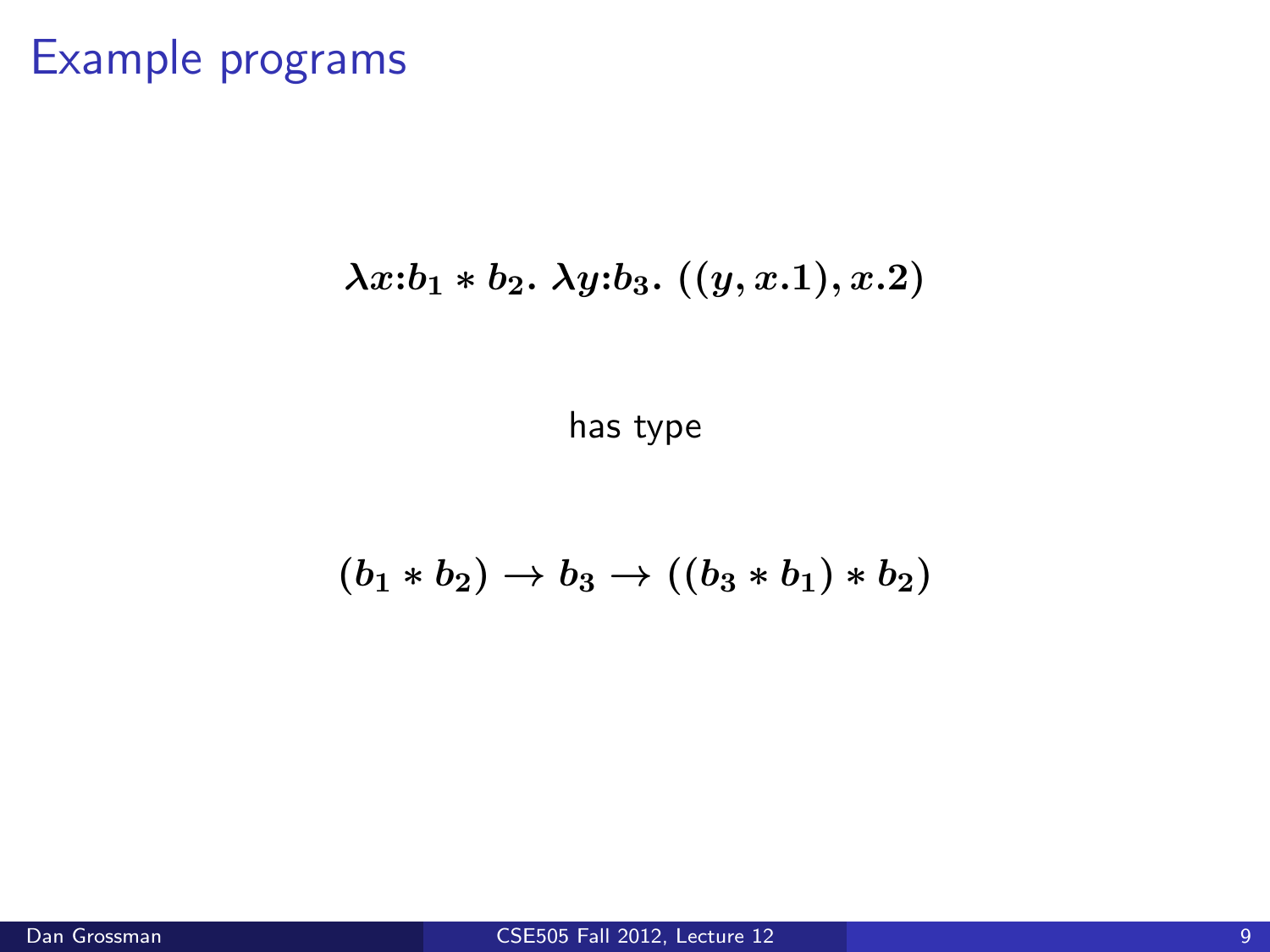### Empty and Nonempty Types

Have seen several "nonempty" types (closed terms of type exist):

$$
\begin{aligned} &b_{17} \rightarrow b_{17} \\ &b_1 \rightarrow (b_1 \rightarrow b_2) \rightarrow b_2 \\ & (b_1 \rightarrow b_2 \rightarrow b_3) \rightarrow b_2 \rightarrow b_1 \rightarrow b_3 \\ & b_1 \rightarrow ((b_1 + b_7) * (b_1 + b_4)) \\ & (b_1 \rightarrow b_3) \rightarrow (b_2 \rightarrow b_3) \rightarrow (b_1 + b_2) \rightarrow b_3 \\ & (b_1 * b_2) \rightarrow b_3 \rightarrow ((b_3 * b_1) * b_2) \end{aligned}
$$

There are also many "empty" types (no closed term of type exists):

$$
b_1 \qquad b_1 \rightarrow b_2 \qquad b_1 + (b_1 \rightarrow b_2) \qquad b_1 \rightarrow (b_2 \rightarrow b_1) \rightarrow b_2
$$

And there is a "secret" way of knowing whether a type will be empty; let me show you propositional logic...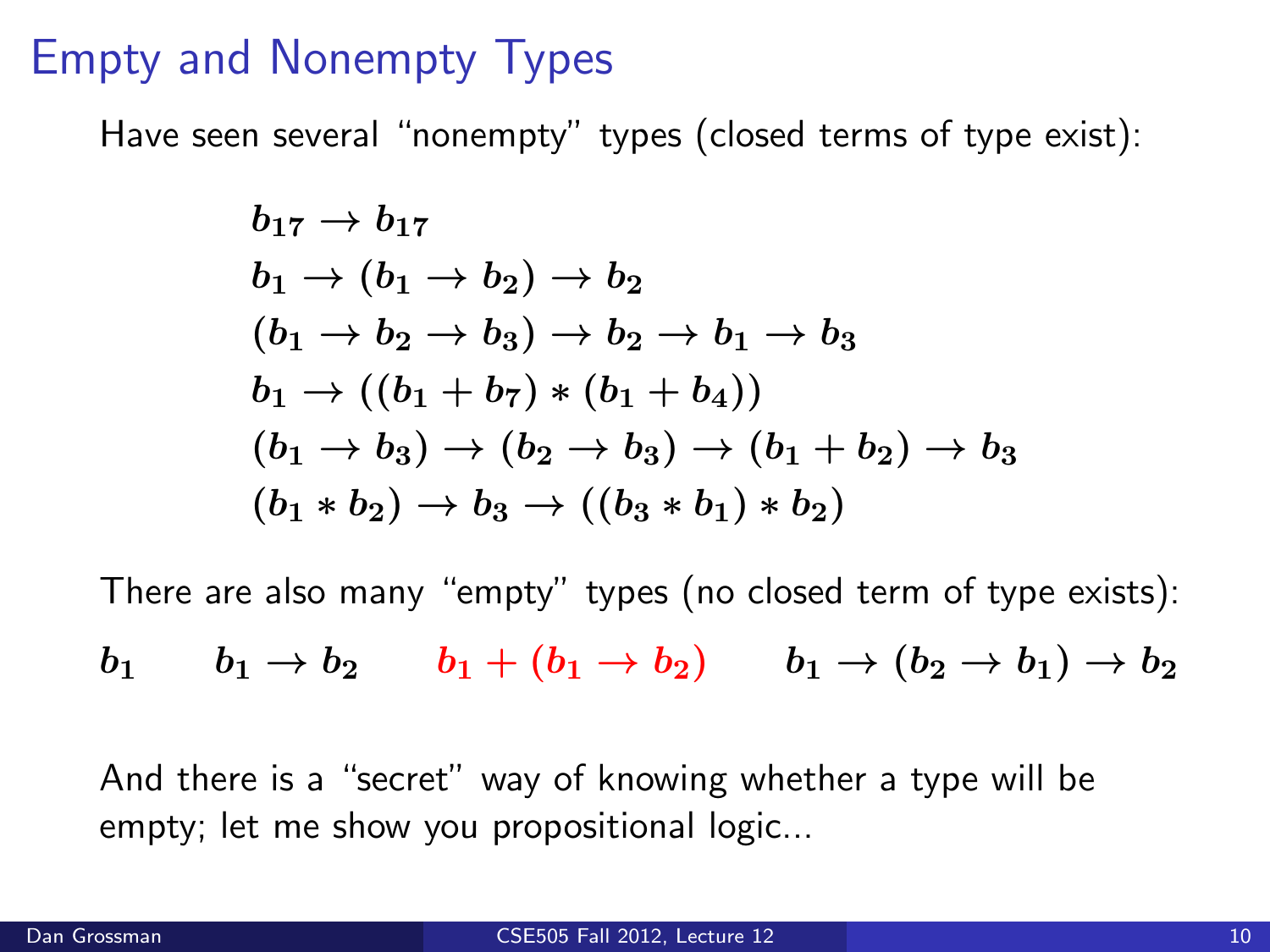# Propositional Logic

With  $\rightarrow$  for implies,  $+$  for inclusive-or and  $*$  for and:

| $p ::= b   p \rightarrow p   p * p   p + p$<br>$\Gamma \ ::= \ \cdot \mid \Gamma, p$                       |                                             |                        |                                                              |
|------------------------------------------------------------------------------------------------------------|---------------------------------------------|------------------------|--------------------------------------------------------------|
| $\boldsymbol{\Gamma \vdash p}$                                                                             |                                             |                        |                                                              |
|                                                                                                            | $\Gamma \vdash p_1 \quad \Gamma \vdash p_2$ | $\Gamma\vdash p_1*p_2$ | $\Gamma\vdash p_1*p_2$                                       |
| $\Gamma\vdash p_1*p_2$                                                                                     |                                             | $\Gamma \vdash p_1$    | $\Gamma \vdash p_2$                                          |
|                                                                                                            | $\Gamma \vdash p_1$                         | $\Gamma \vdash p_2$    |                                                              |
|                                                                                                            | $\Gamma\vdash p_1+p_2$                      | $\Gamma\vdash p_1+p_2$ |                                                              |
| $\Gamma \vdash p_1 + p_2 \quad \Gamma, p_1 \vdash p_3 \quad \Gamma, p_2 \vdash p_3$<br>$\Gamma \vdash p_3$ |                                             |                        |                                                              |
| $p\in\Gamma$                                                                                               | $\Gamma, p_1 \vdash p_2$                    |                        | $\Gamma \vdash p_1 \rightarrow p_2 \qquad \Gamma \vdash p_1$ |
| $\Gamma \vdash p$                                                                                          | $\Gamma\vdash p_1\rightarrow p_2$           |                        | $\Gamma \vdash p_2$                                          |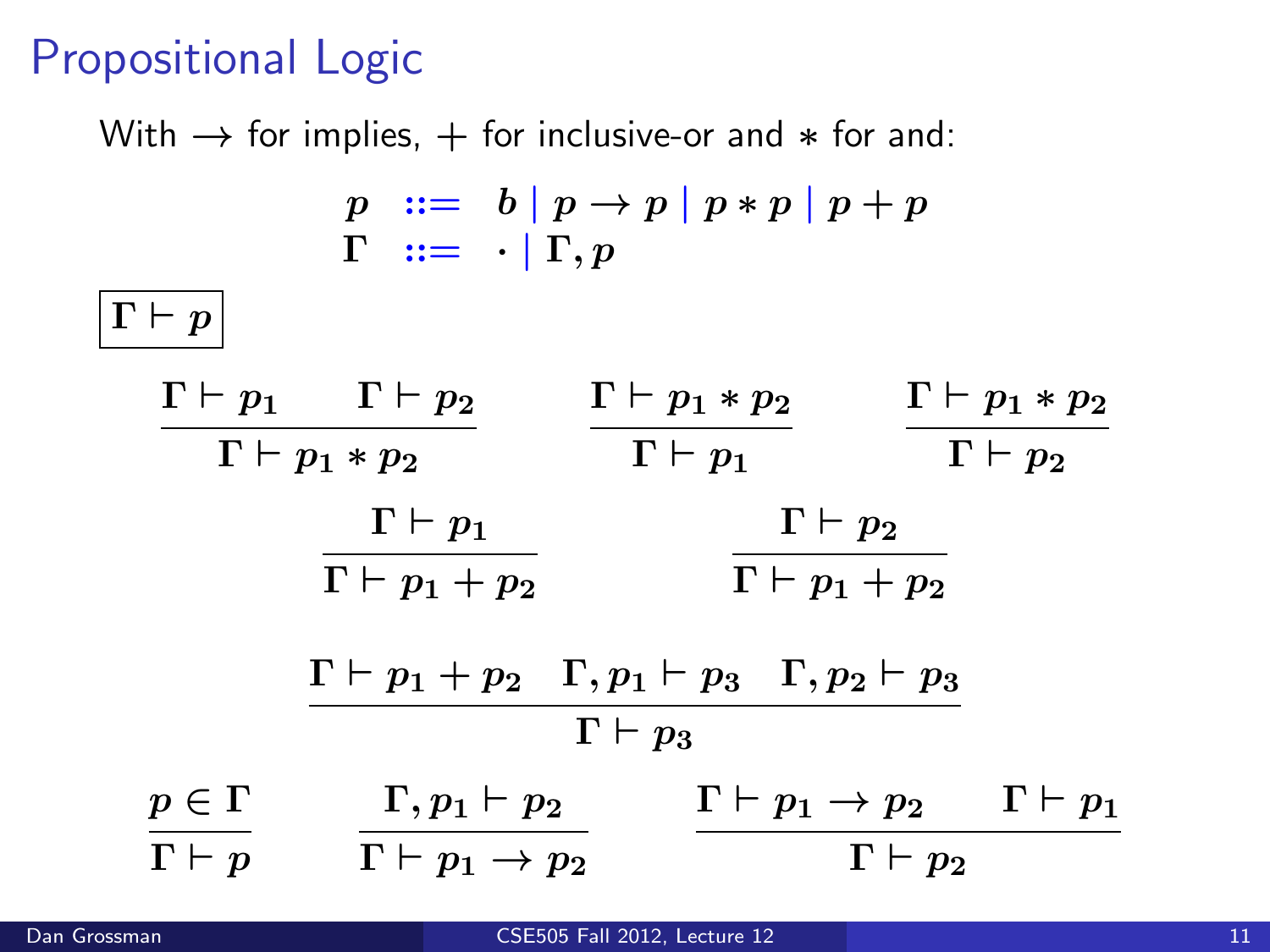# Guess what!!!!

That's exactly our type system, erasing terms and changing each  $\tau$  to a  $p$ 

$$
\frac{\Gamma \vdash e : \tau}{\Gamma \vdash (e_1, e_2) : \tau_1 * \tau_2} \quad \frac{\Gamma \vdash e : \tau_1 * \tau_2}{\Gamma \vdash (e_1, e_2) : \tau_1 * \tau_2} \quad \frac{\Gamma \vdash e : \tau_1 * \tau_2}{\Gamma \vdash e.1 : \tau_1} \quad \frac{\Gamma \vdash e : \tau_2}{\Gamma \vdash e.2 : \tau_2}
$$
\n
$$
\frac{\Gamma \vdash e : \tau_1}{\Gamma \vdash A(e) : \tau_1 + \tau_2} \quad \frac{\Gamma \vdash e : \tau_2}{\Gamma \vdash B(e) : \tau_1 + \tau_2}
$$
\n
$$
\frac{\Gamma \vdash e : \tau_1 + \tau_2 \quad \Gamma, x : \tau_1 \vdash e_1 : \tau \quad \Gamma, y : \tau_2 \vdash e_2 : \tau}{\Gamma \vdash \text{match } e \text{ with } \text{Ax. } e_1 \mid \text{By. } e_2 : \tau}
$$
\n
$$
\frac{\Gamma(x) = \tau}{\Gamma \vdash x : \tau} \quad \frac{\Gamma, x : \tau_1 \vdash e : \tau_2}{\Gamma \vdash \lambda x : e : \tau_1 \rightarrow \tau_2} \quad \frac{\Gamma \vdash e_1 : \tau_2 \rightarrow \tau_1 \quad \Gamma \vdash e_2 : \tau_2}{\Gamma \vdash e_1 e_2 : \tau_1}
$$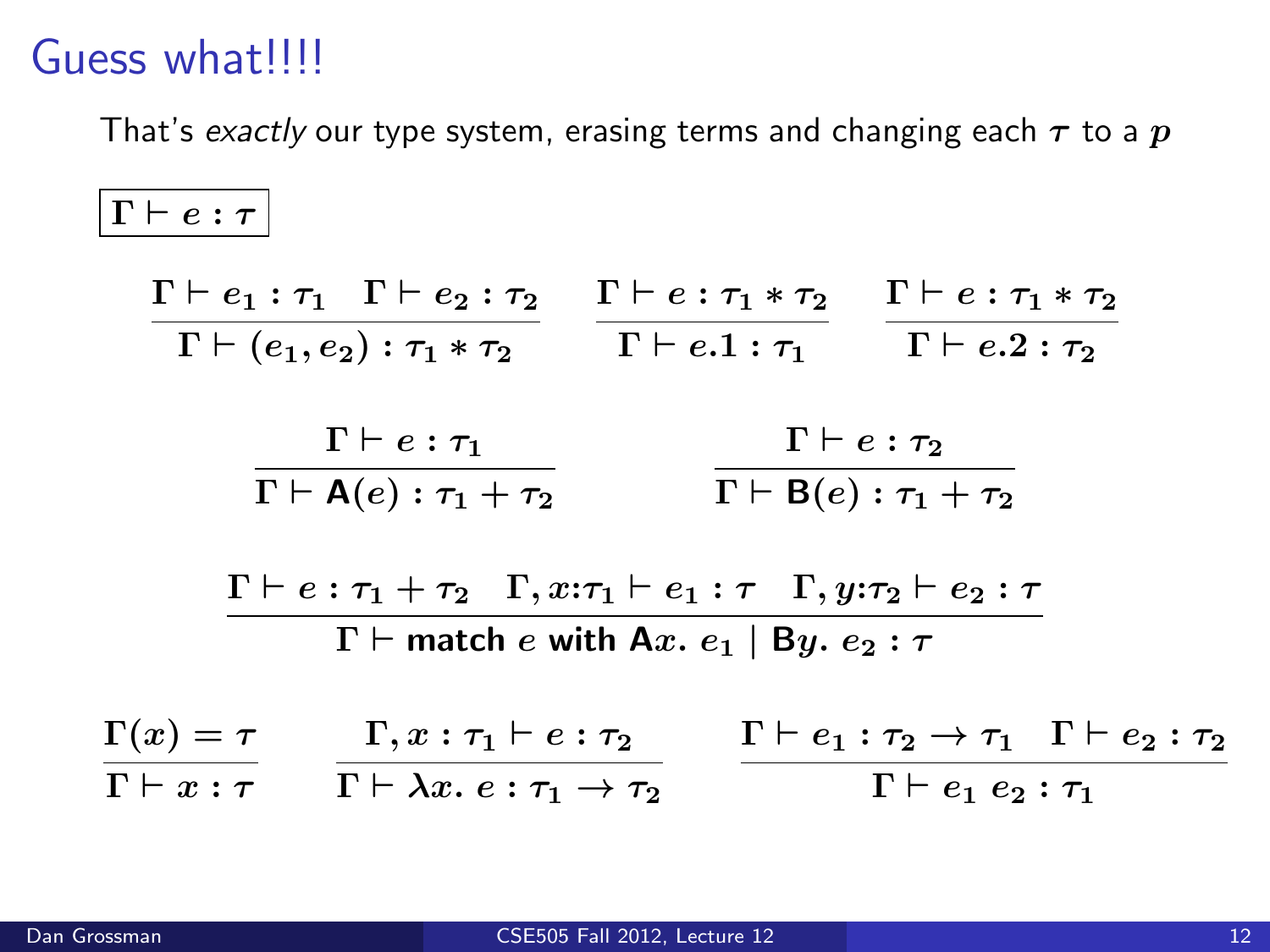# Curry-Howard Isomorphism

- $\triangleright$  Given a well-typed closed term, take the typing derivation, erase the terms, and have a propositional-logic proof
- $\triangleright$  Given a propositional-logic proof, there exists a closed term with that type
- $\triangleright$  A term that type-checks is a *proof* it tells you exactly how to derive the logic formula corresponding to its type
- $\triangleright$  Constructive (hold that thought) propositional logic and simply-typed lambda-calculus with pairs and sums are the same thing.
	- $\triangleright$  Computation and logic are *deeply* connected
	- $\triangleright$   $\lambda$  is no more or less made up than implication
- $\blacktriangleright$  Revisit our examples under the logical interpretation...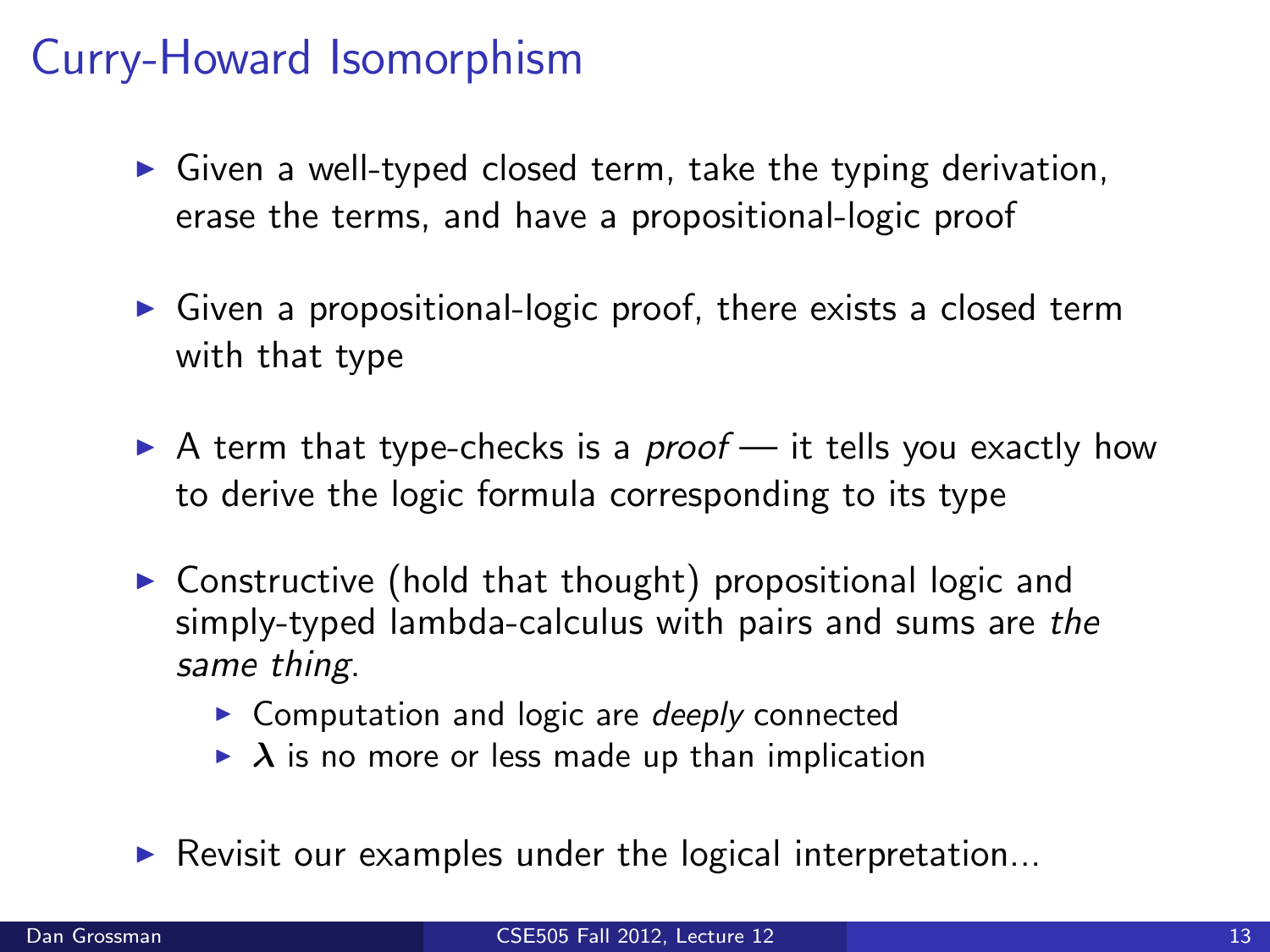#### $\lambda x : b_{17}$ . x

#### is a proof that

 $b_{17} \to b_{17}$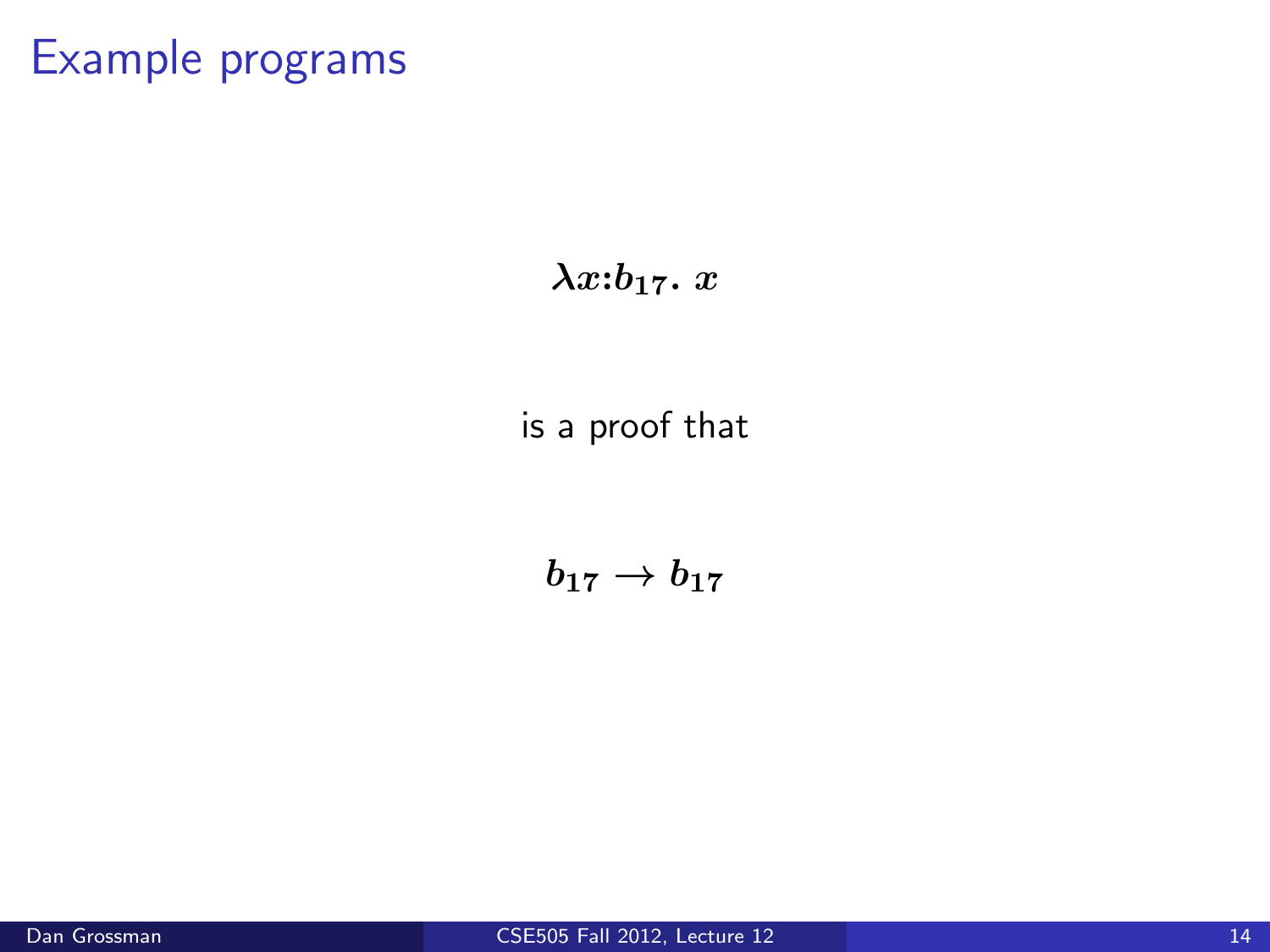#### $\lambda x:b_1. \lambda f:b_1 \rightarrow b_2. f x$

is a proof that

 $b_1 \rightarrow (b_1 \rightarrow b_2) \rightarrow b_2$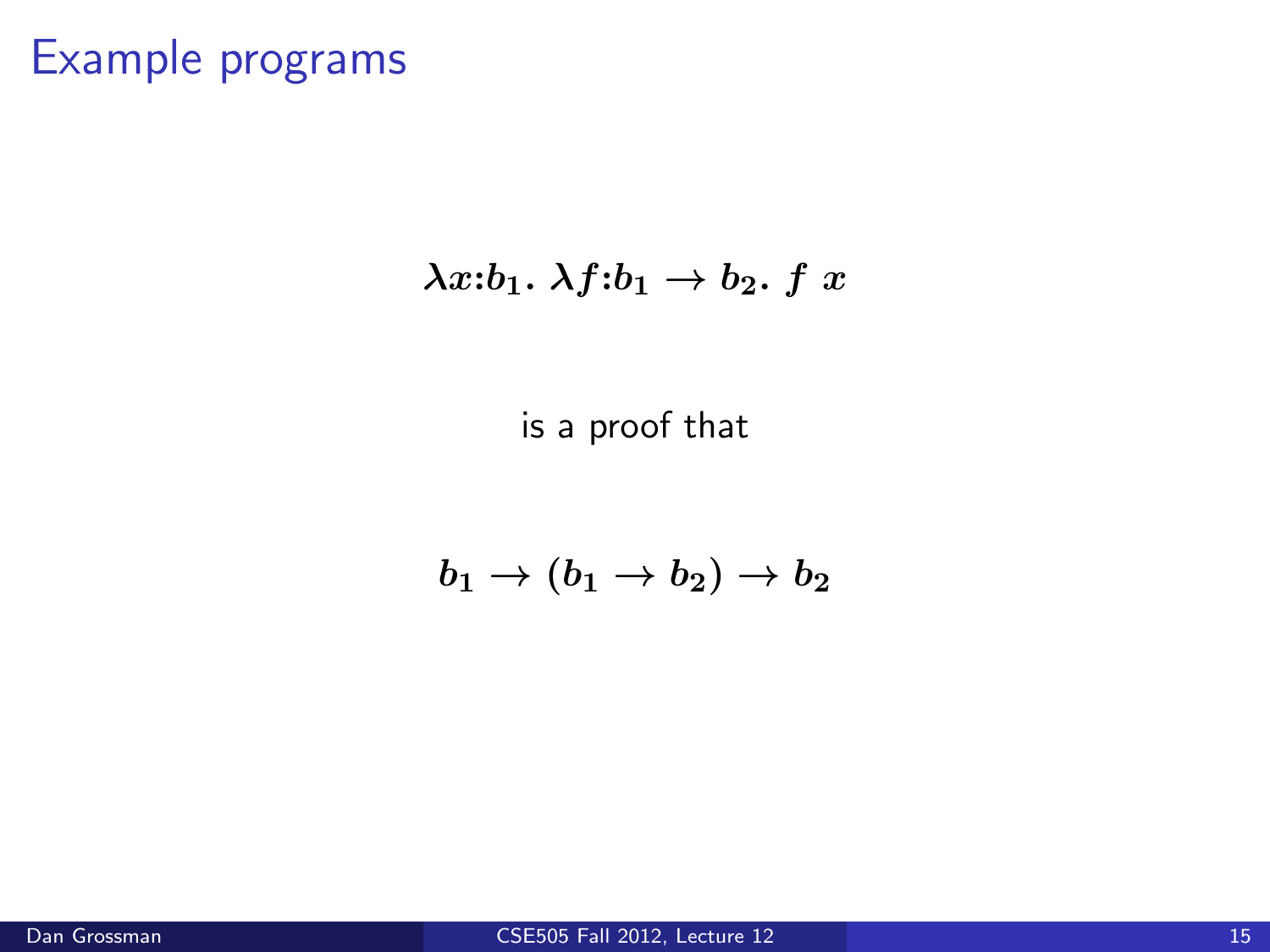#### $\lambda x:b_1 \rightarrow b_2 \rightarrow b_3$ .  $\lambda y:b_2$ .  $\lambda z:b_1$ .  $x \, z \, y$

is a proof that

$$
(b_1\rightarrow b_2\rightarrow b_3)\rightarrow b_2\rightarrow b_1\rightarrow b_3
$$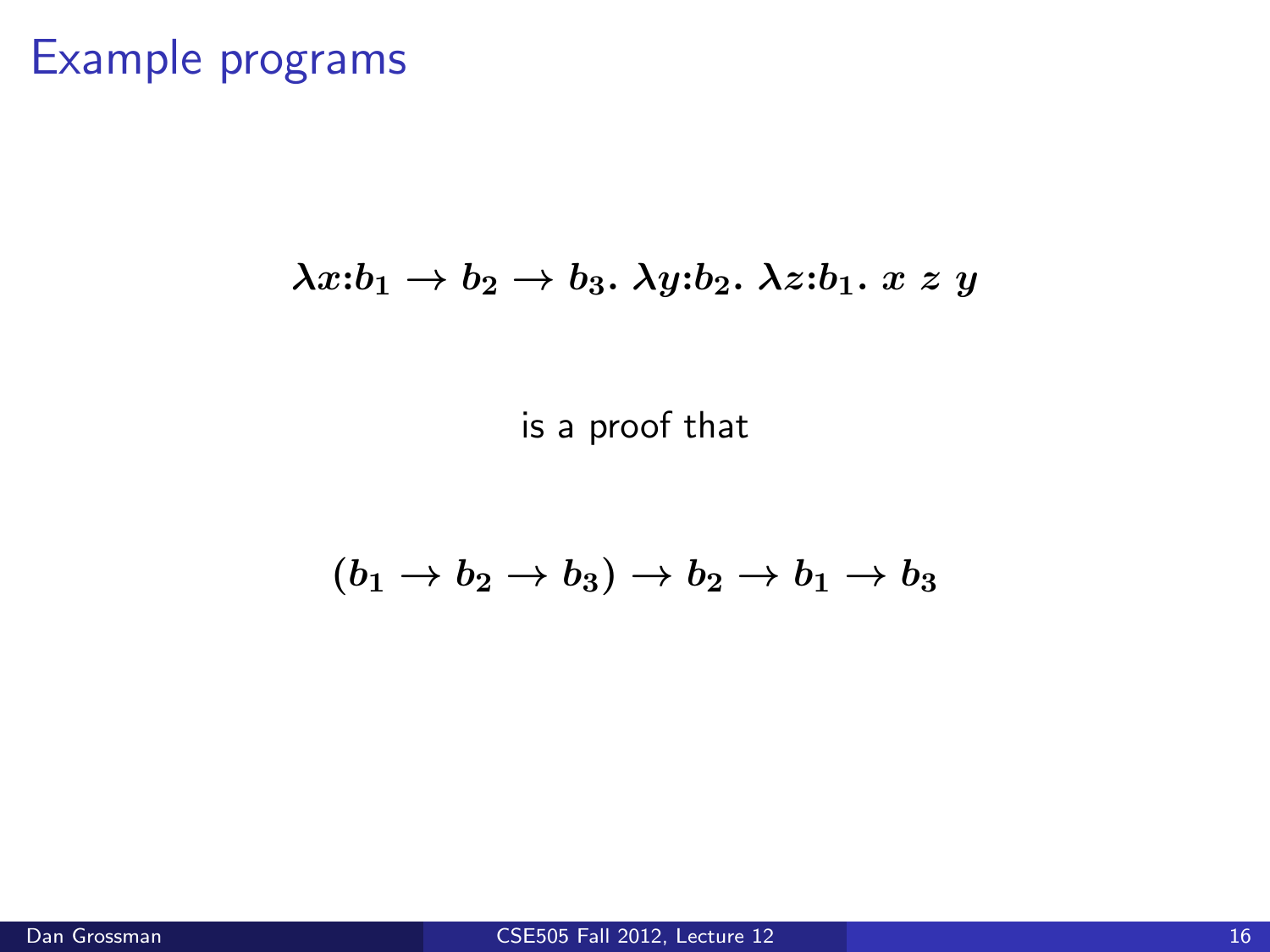### $\lambda x : b_1$ .  $(A(x), A(x))$

is a proof that

### $b_1 \rightarrow ((b_1 + b_7) * (b_1 + b_4))$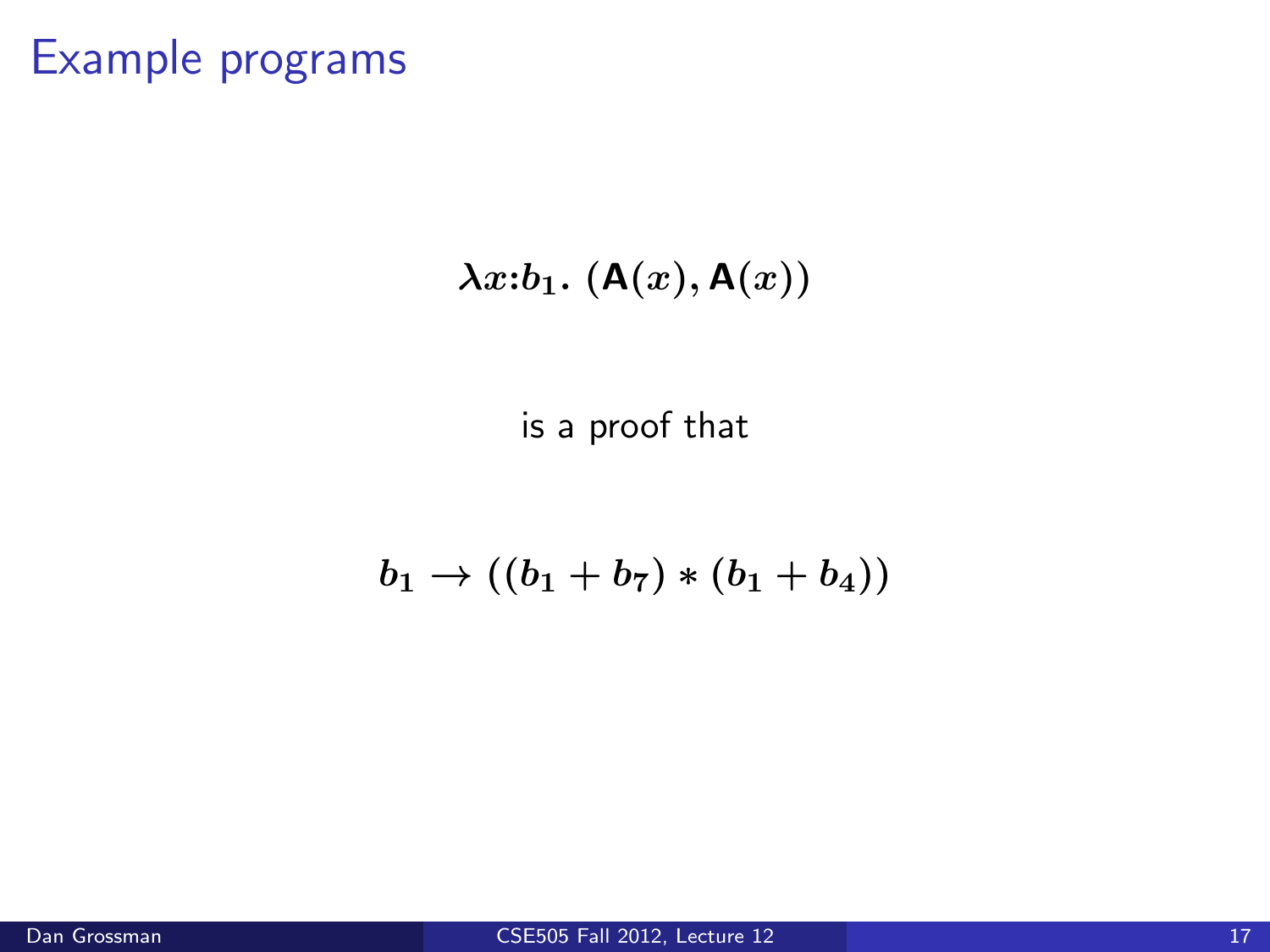$$
\lambda f : b_1 \to b_3. \ \lambda g : b_2 \to b_3. \ \lambda z : b_1 + b_2.
$$
  
(match z with Ax. f x | Bx. g x)

is a proof that

 $(b_1 \rightarrow b_3) \rightarrow (b_2 \rightarrow b_3) \rightarrow (b_1 + b_2) \rightarrow b_3$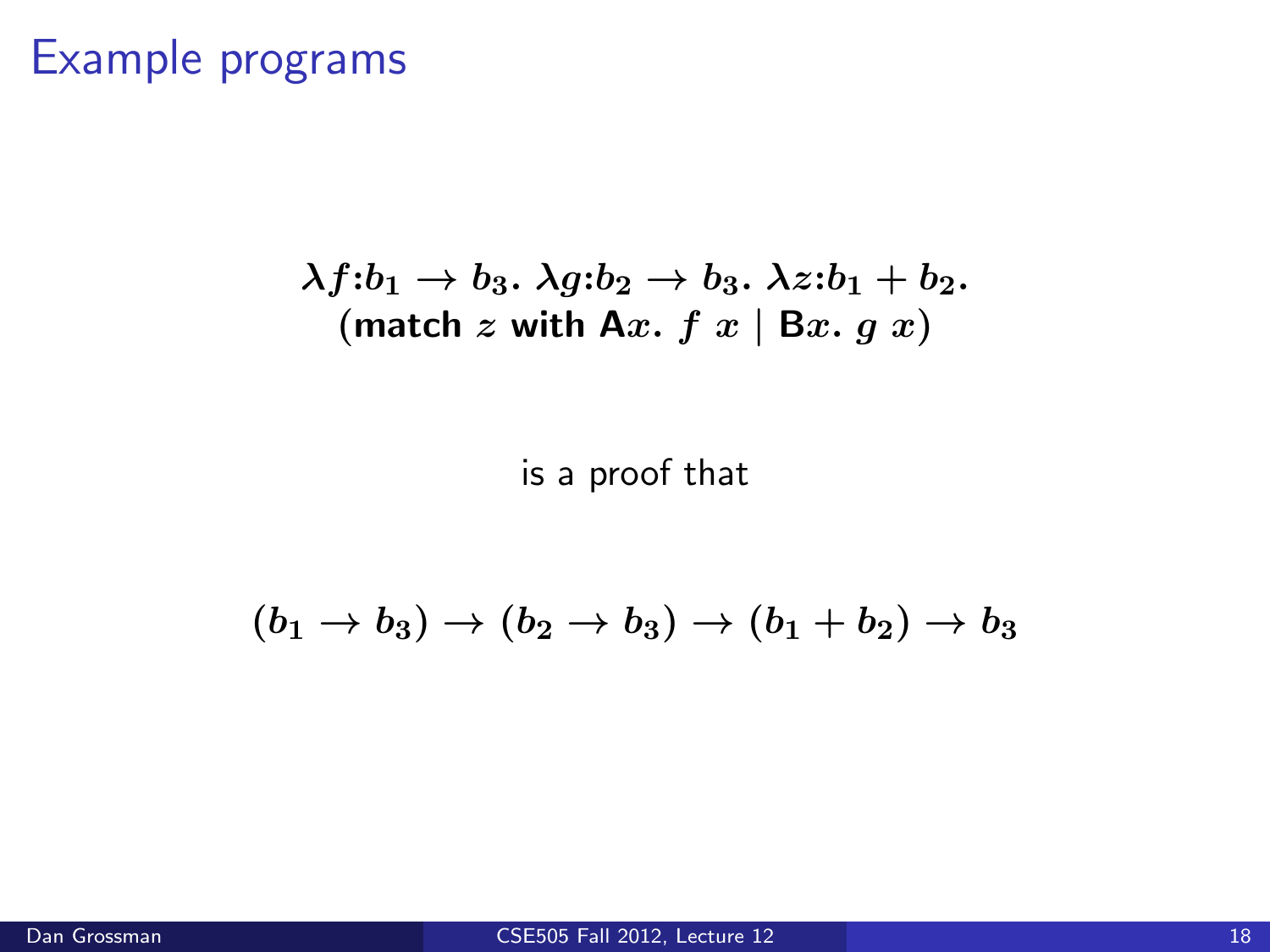#### $\lambda x : b_1 * b_2$ .  $\lambda y : b_3$ .  $((y, x.1), x.2)$

is a proof that

$$
(b_1 * b_2) \to b_3 \to ((b_3 * b_1) * b_2)
$$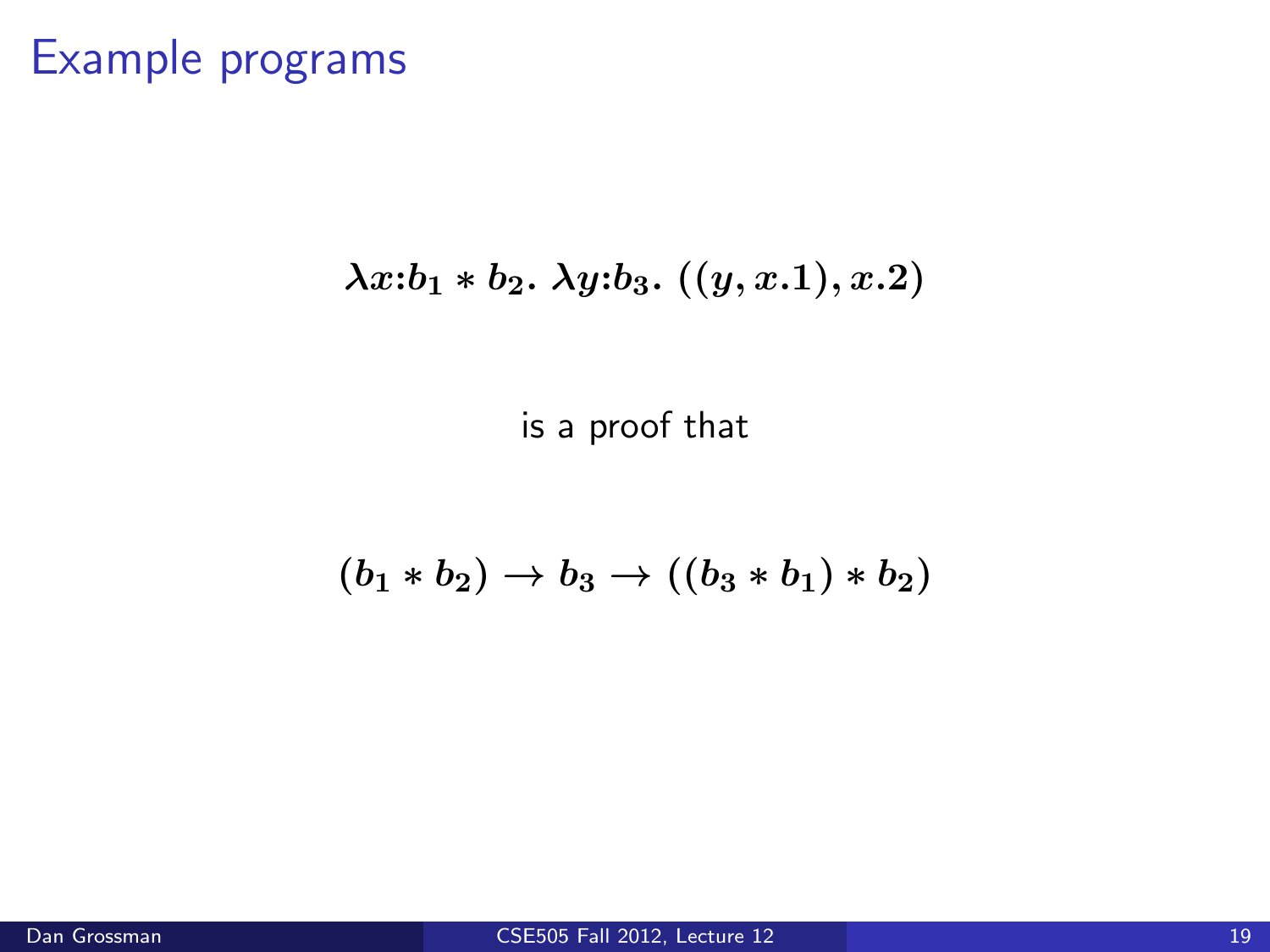# Why care?

Because:

- $\triangleright$  This is just fascinating (glad I'm not a dog)
- $\triangleright$  Don't think of logic and computing as distinct fields
- $\blacktriangleright$  Thinking "the other way" can help you know what's possible/impossible
- $\triangleright$  Can form the basis for automated theorem provers
- $\triangleright$  Type systems should not be *ad hoc* piles of rules!

So, every typed  $\lambda$ -calculus is a proof system for some logic...

Is STLC with pairs and sums a *complete* proof system for propositional logic? Almost...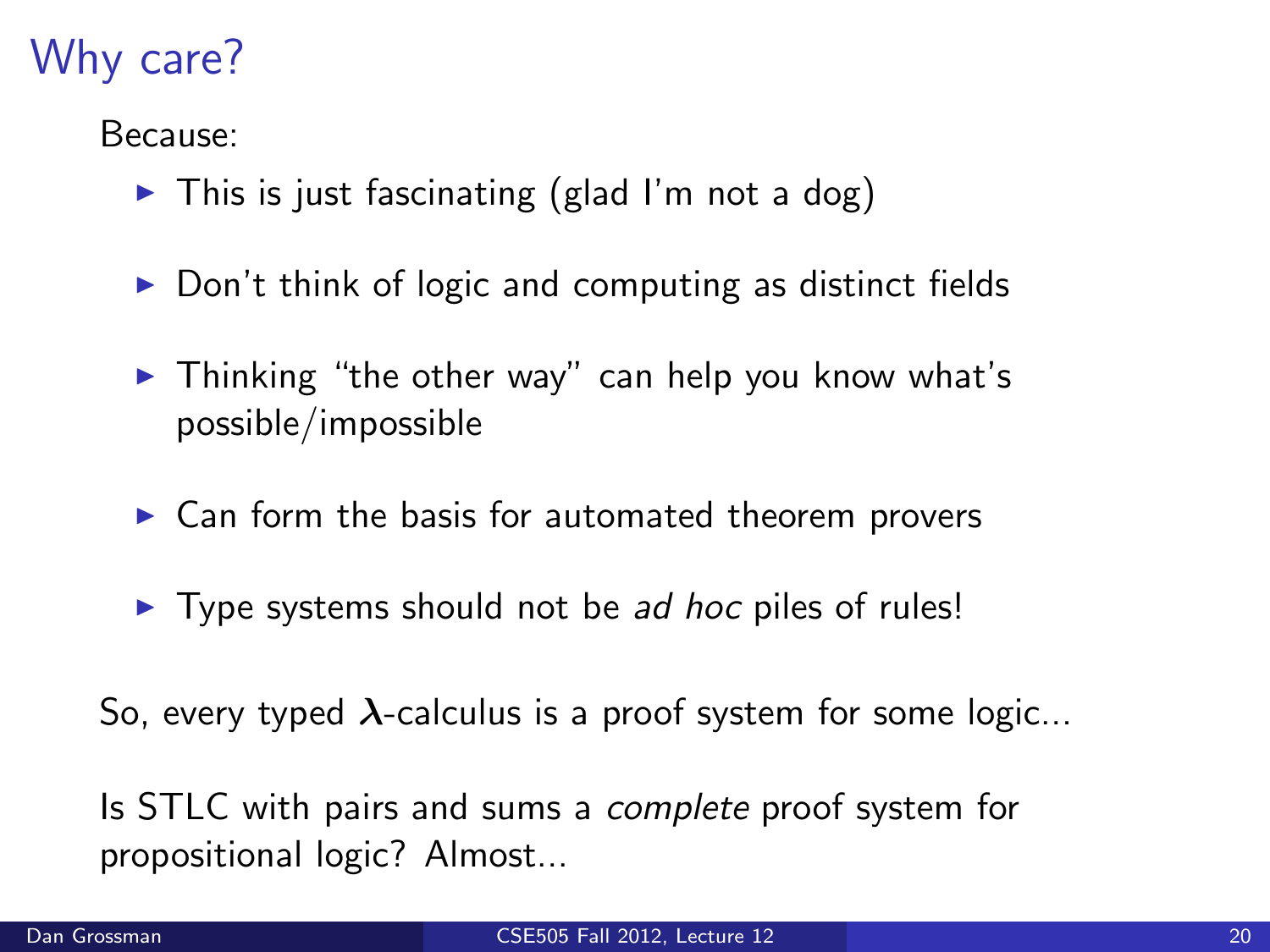### Classical vs. Constructive

Classical propositional logic has the "law of the excluded middle":

$$
\Gamma \vdash p_1 + (p_1 \rightarrow p_2)
$$

(Think " $p + \neg p$ " – also equivalent to double-negation  $\neg \neg p \rightarrow p$ )

STLC does not support this law; for example, no closed expression has type  $b_7 + (b_7 \rightarrow b_5)$ 

Logics without this rule are called *constructive*. They're useful because proofs "know how the world is" and "are executable" and "produce examples"

Can still "branch on possibilities" by making the excluded middle an explicit assumption:

$$
((p_1 + (p_1 \to p_2)) * (p_1 \to p_3) * ((p_1 \to p_2) \to p_3)) \to p_3
$$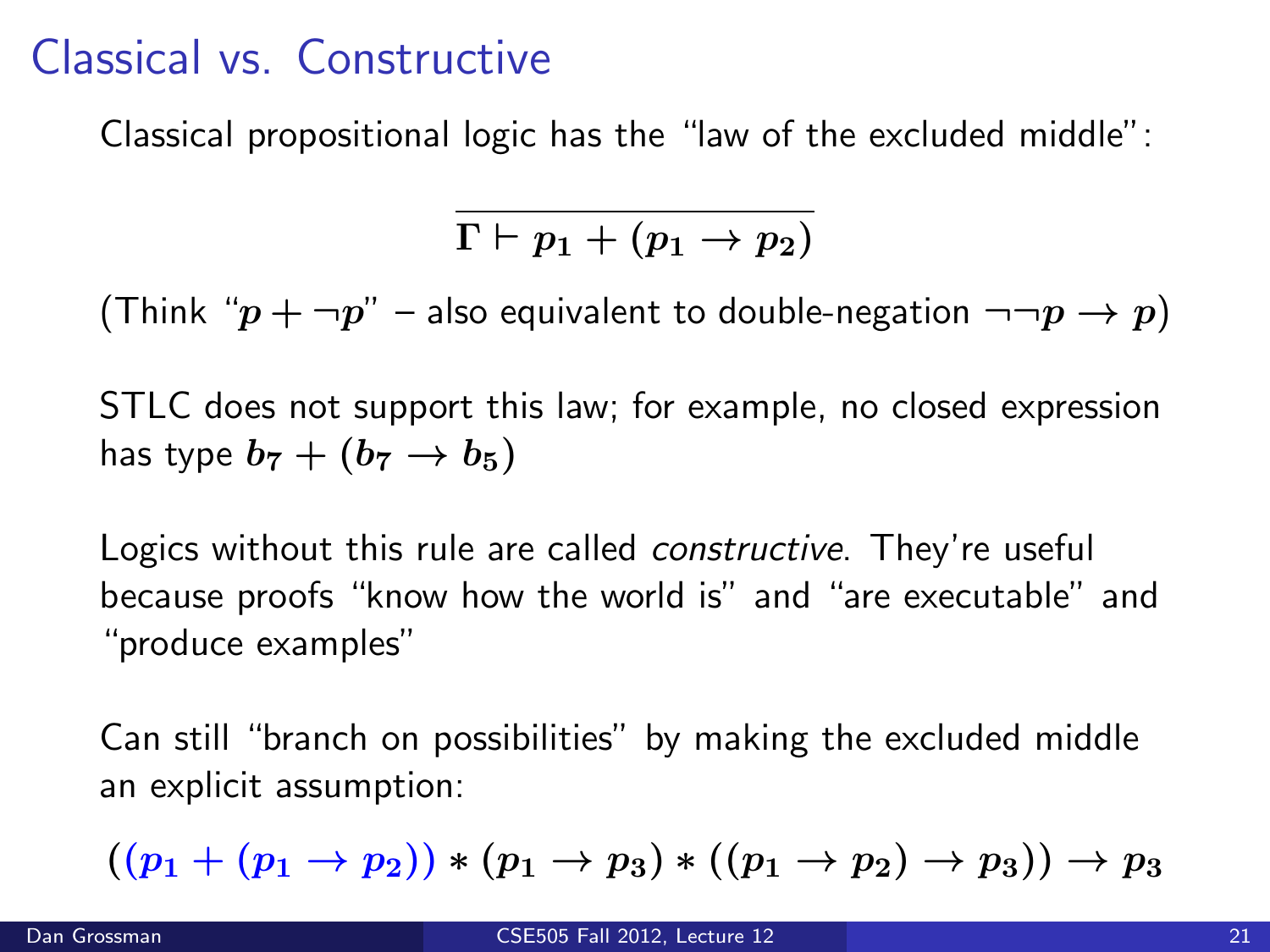Theorem: I can wake up at 9AM and get to campus by 10AM.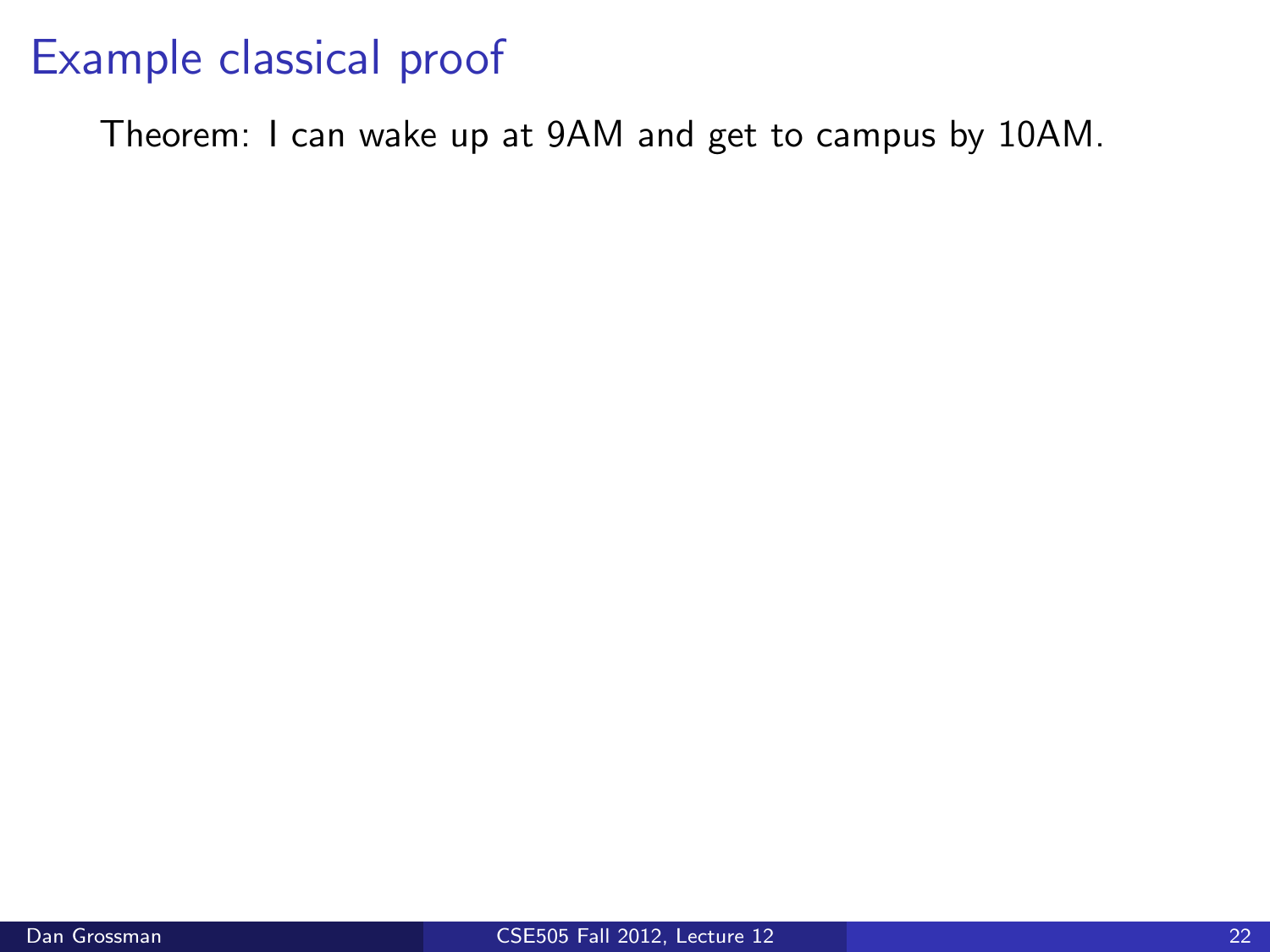Theorem: I can wake up at 9AM and get to campus by 10AM.

Proof: If it is a weekday, I can take a bus that leaves at 9:30AM. If it is not a weekday, traffic is light and I can drive. Since it is a weekday or not a weekday, I can get to campus by 10AM.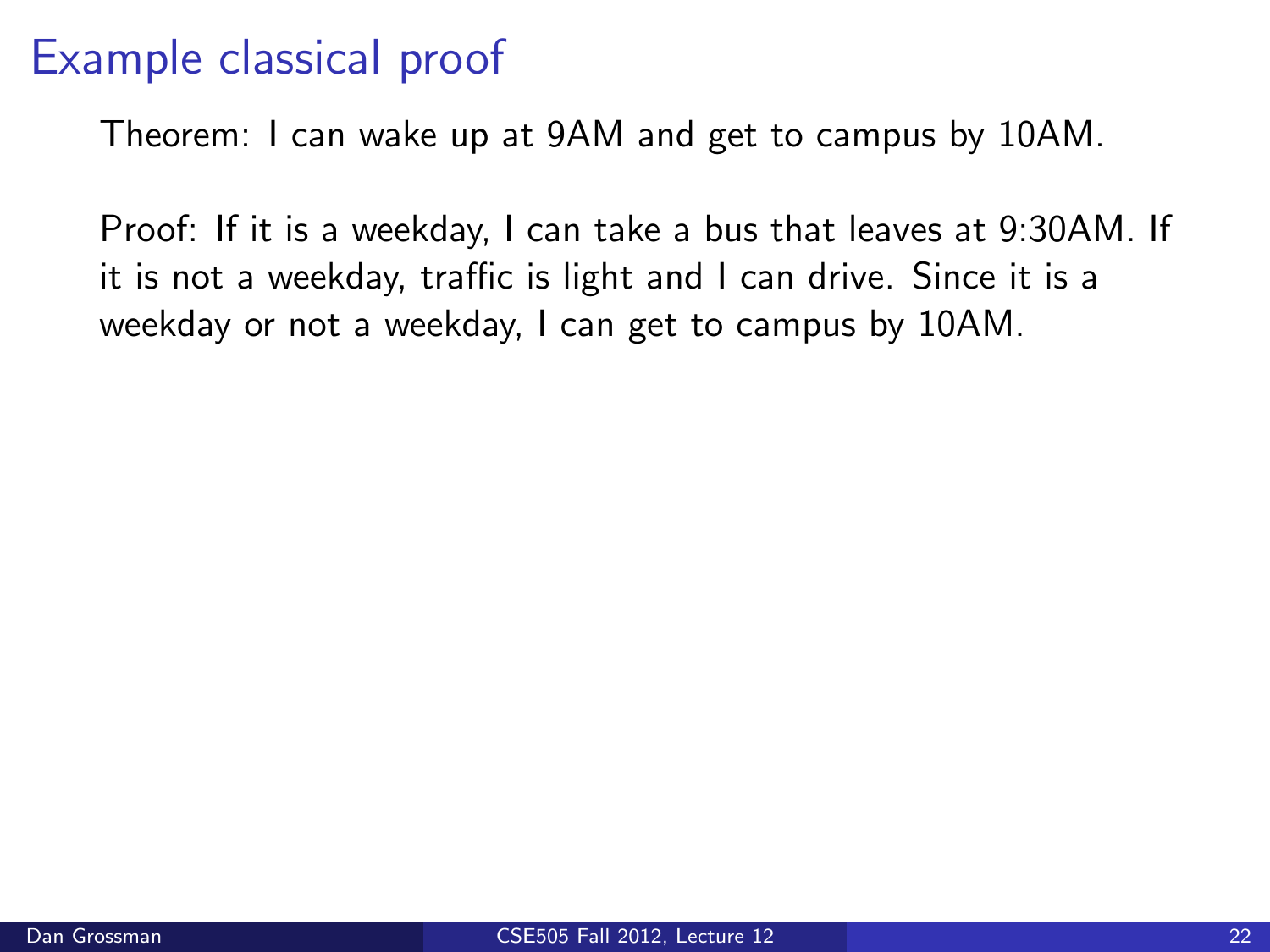Theorem: I can wake up at 9AM and get to campus by 10AM.

Proof: If it is a weekday, I can take a bus that leaves at 9:30AM. If it is not a weekday, traffic is light and I can drive. Since it is a weekday or not a weekday, I can get to campus by 10AM.

Problem: If you wake up and don't know day it is, this proof does not let you construct a plan to get to campus by 10AM.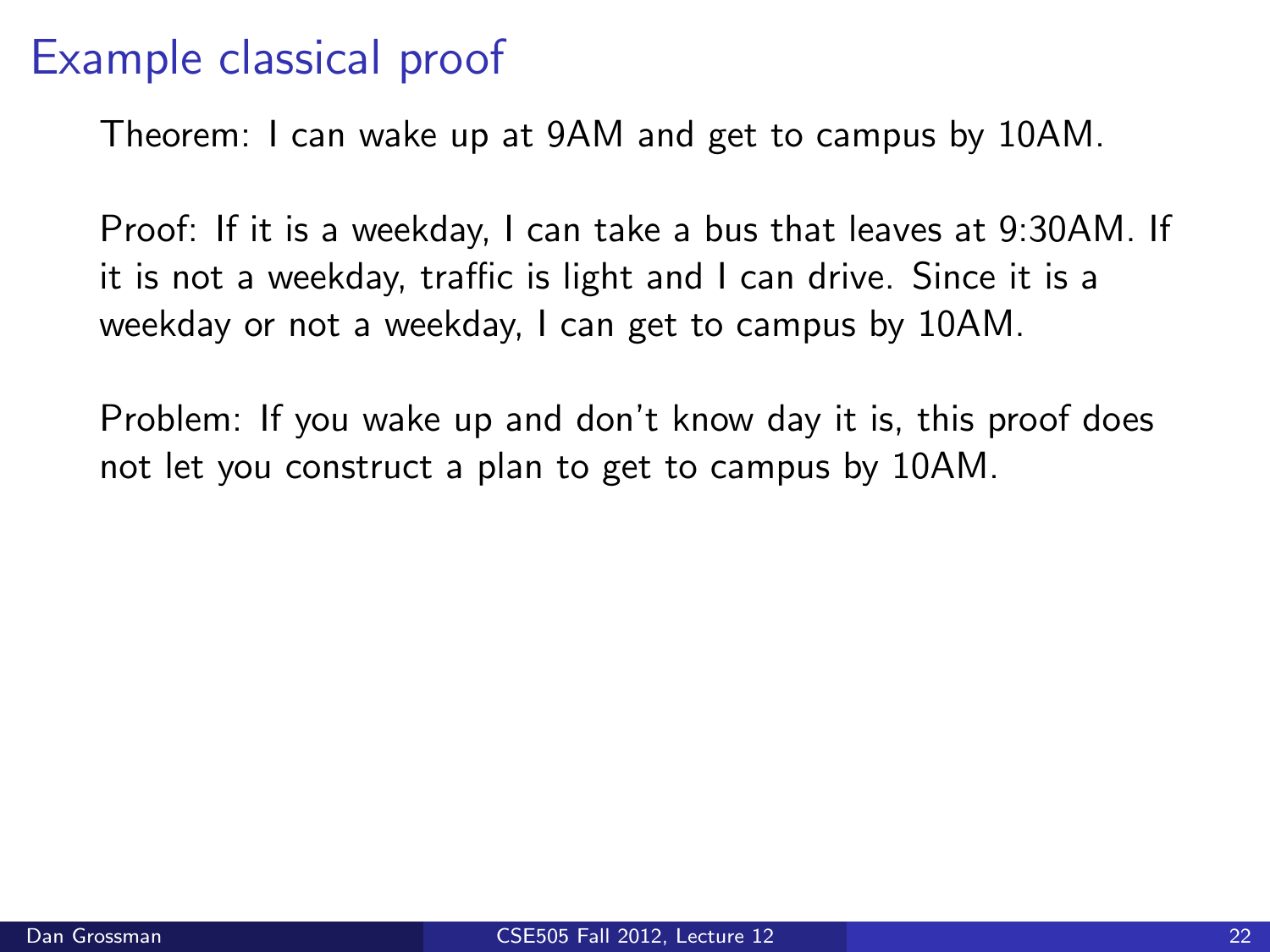Theorem: I can wake up at 9AM and get to campus by 10AM.

Proof: If it is a weekday, I can take a bus that leaves at 9:30AM. If it is not a weekday, traffic is light and I can drive. Since it is a weekday or not a weekday, I can get to campus by 10AM.

Problem: If you wake up and don't know day it is, this proof does not let you construct a plan to get to campus by 10AM.

In constructive logic, that never happens. You can always extract a program from a proof that "does" what you proved "could be"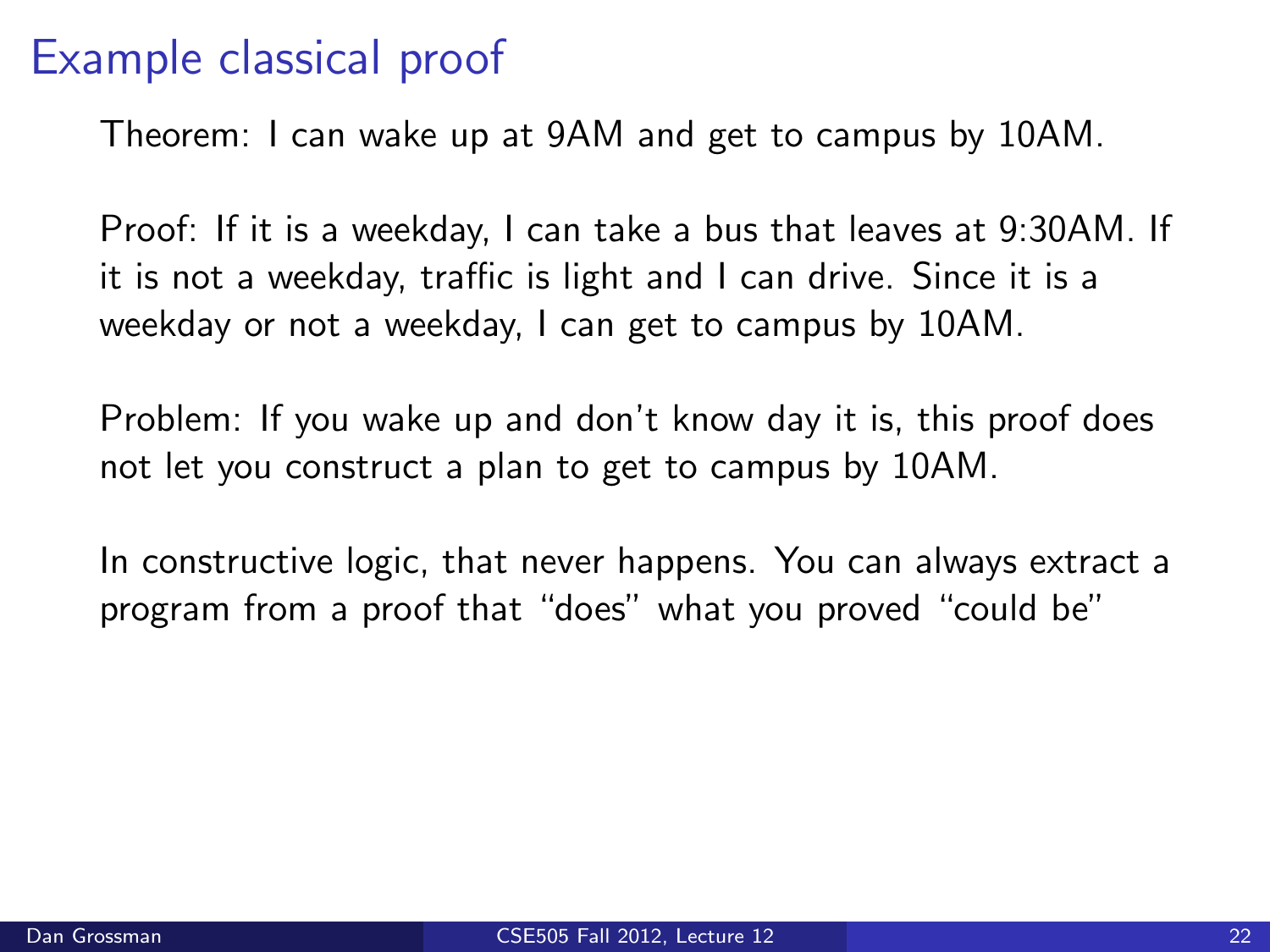Theorem: I can wake up at 9AM and get to campus by 10AM.

Proof: If it is a weekday, I can take a bus that leaves at 9:30AM. If it is not a weekday, traffic is light and I can drive. Since it is a weekday or not a weekday, I can get to campus by 10AM.

Problem: If you wake up and don't know day it is, this proof does not let you construct a plan to get to campus by 10AM.

In constructive logic, that never happens. You can always extract a program from a proof that "does" what you proved "could be"

You can't prove the theorem above, but you can prove, "If I know whether it is a weekday or not, then I can get to campus by 10AM"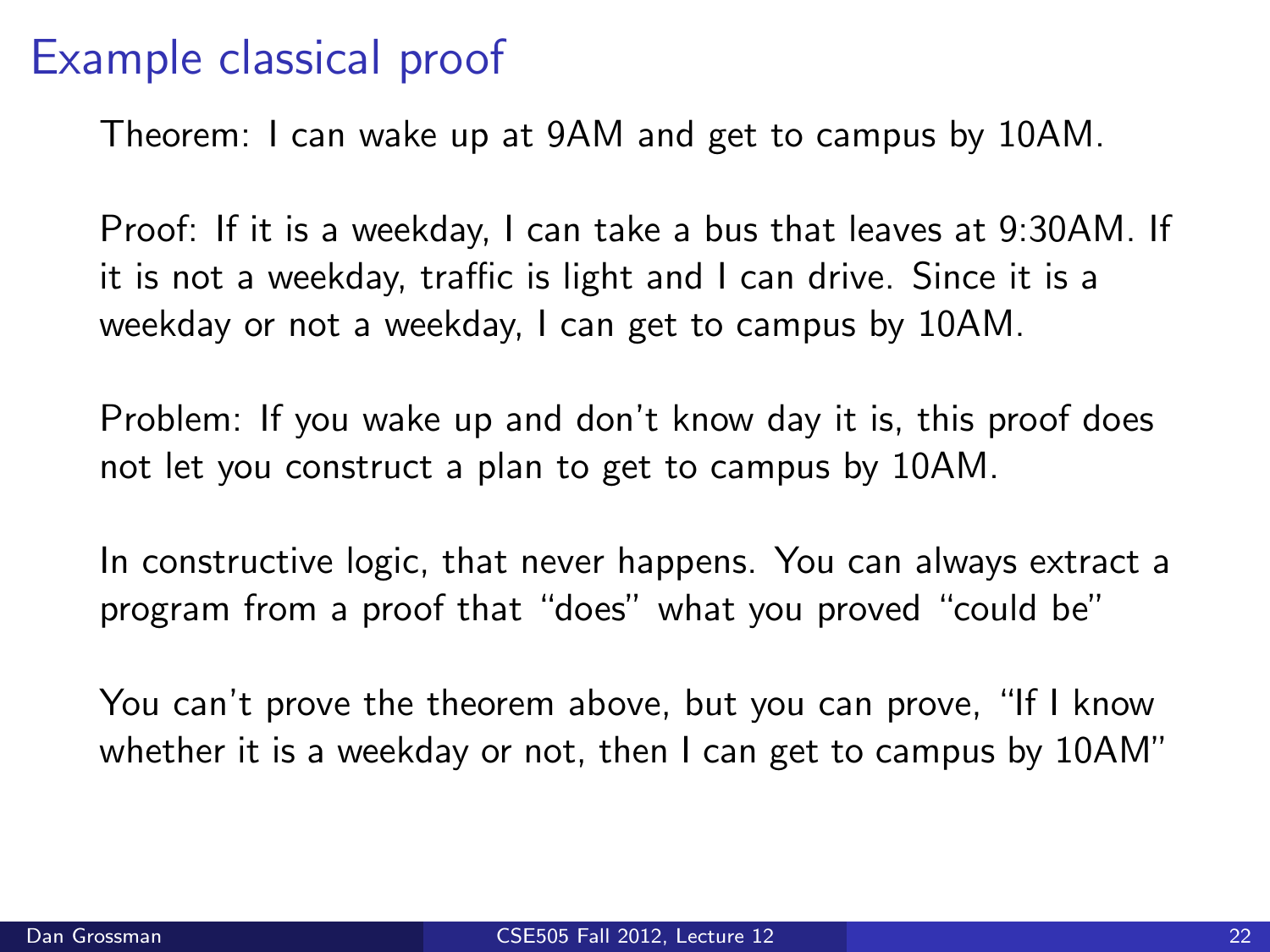A "non-terminating proof" is no proof at all

Remember the typing rule for fix:

 $\Gamma \vdash e : \tau \to \tau$  $Γ ⊢ fix e : τ$ 

That let's us prove anything! Example: fix  $\lambda x : b_3$ . x has type  $b_3$ 

So the "logic" is *inconsistent* (and therefore worthless)

Related: In ML, a value of type 'a never terminates normally (raises an exception, infinite loop, etc.)

let rec  $f \times f = f \times f$ let  $z = f$  0